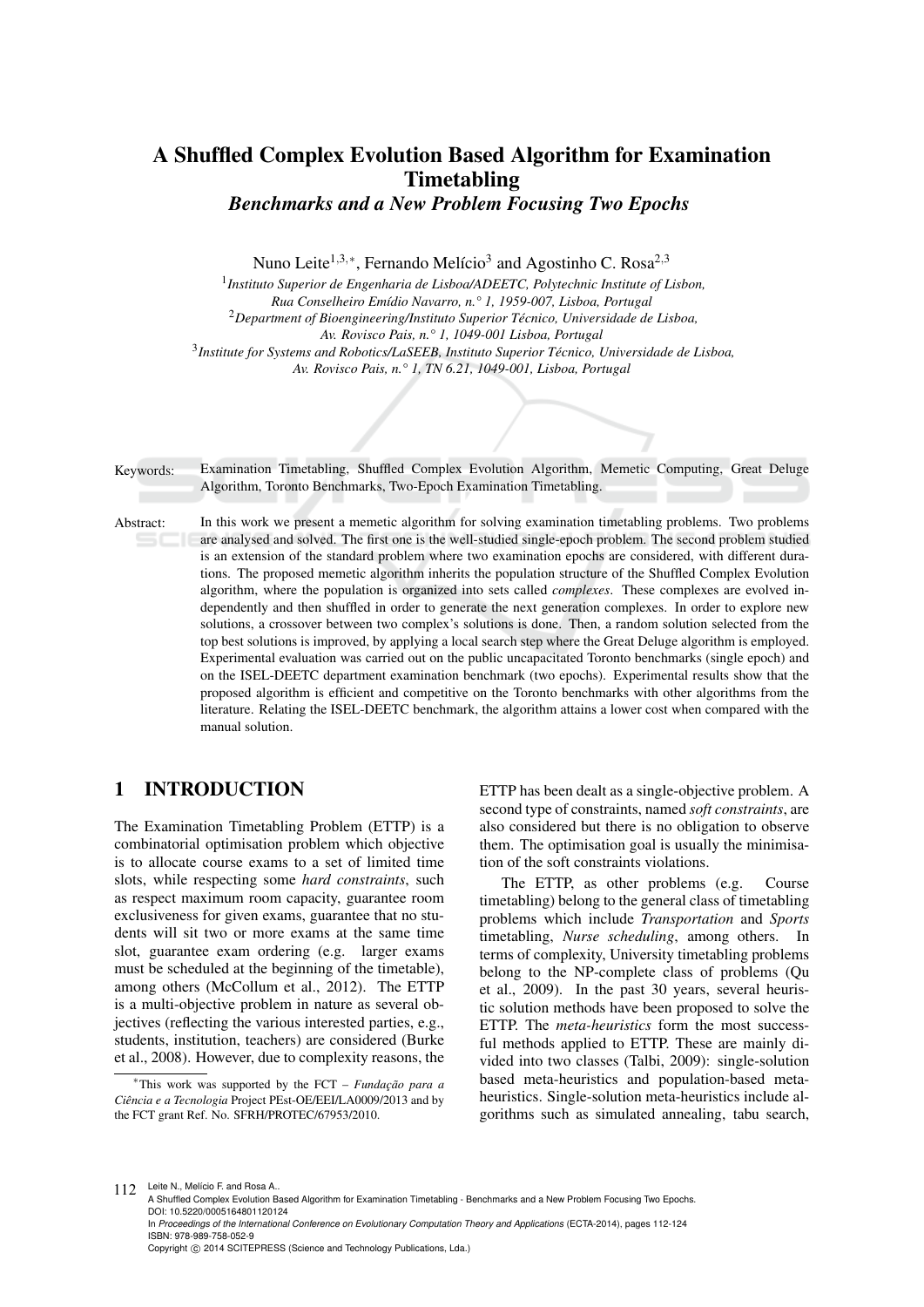A Shuffled Complex Evolution Based Algorithm for Examination Timetabling - Benchmarks and a New Problem Focusing Two-Epochs

and variable neighbourhood search. Populationbased meta-heuristics include genetic algorithms, ant colony optimisation, particle swarm optimisation and memetic algorithms. Particle swarm optimisation integrates the larger branch named Swarm Intelligence (Kamil et al., 1987). In Swarm Intelligence the behaviour of self-organised systems (e.g., frog swarm in a swamp, fish swarm, honeybee mating) is simulated. For a recent survey of approaches applied to the ETTP see (Qu et al., 2009). Populationbased approaches, especially hybrid methods that employ single-solution meta-heuristics in an exploitation phase, form the most successful methods. These hybrid methods are named Memetic Algorithms (Neri et al., 2012), and integrate the larger branch known as Memetic Computing. In the literature, several population-based methods were proposed for solving the ETTP: ant colony (Dowsland and Thompson, 2005), particle swarm optimisation (Chu et al., 2006), fish swarm optimisation algorithm (Turabieh and Abdullah, 2011a; Turabieh and Abdullah, 2011b), and honeybee mating optimisation (Sabar et al., 2009).

In previous research undertaken (Leite et al., 2013), the ETTP was approached by an adaptation of the Shuffled Frog-Leaping Algorithm (SFLA) (Eusuff et al., 2006). The SFLA is, by its turn, based on the Shuffled Complex Evolution (SCE) approach (Duan et al., 1993). Both are evolutionary algorithms (EA) containing structured populations and an efficient exploitation phase (local search). They were successfully applied to Global optimisation problems.

An important feature that must be observed when designing an EA-based approach is the diversity management (Neri, 2012), as a poor population diversity leads the algorithm to stagnate prematurely. Another emergent approach that uses a structured population is the Cellular Genetic Algorithm (cGA) (Alba and Dorronsoro, 2008), which promotes a smooth actualization of solutions through the population, therefore maintaining the diversity.

In this work, we propose a memetic algorithm for solving combinatorial optimisation problems. In the presented work, we show its application to the ETTP. The method, coined SCEA – Shuffled Complex Evolution Algorithm, inherits features from the SCE and SFLA approaches, namely the population is organized into sub-populations called *complexes* (*memeplexes* in SFLA). Population diversity is maintained in the SCEA using both a crossover operator and a special solution update mechanism. The method is hybridised with the single-solution method Great Deluge Algorithm (GDA) (Dueck, 1993). The GDA is a simulated annealing variant which comprises a deterministic acceptance function of neighbouring solu-

Table 1: Hard and Soft constraints for the uncapacitated ETTP considered in this work. The *H*<sup>2</sup> constraint appears in the two-epoch formulation.

| and Type     | <b>Constraint</b> Explanation                                                 |
|--------------|-------------------------------------------------------------------------------|
| $H_1$ (Hard) | There cannot exist students sitting for<br>more than one exam simultaneously. |
| $H_2$ (Hard) | A minimum distance between the two<br>exams of a course must be observed.     |
| $S_1$ (Soft) | The exams should be spread out<br>evenly through the timetable.               |

tions.

There exist several public benchmarks available for algorithm testing and comparison purposes. The most used are the *Toronto*, and the *International Timetabling Competition 2007* (ITC 2007) benchmarks (Qu et al., 2009). The SCEA is applied to the *uncapacitated Toronto benchmarks* (Carter et al., 1996), comprising 13 ETTP real instances (single examination epoch), and also to the uncapacitated ETTP instance of the Electrical, Telecommunications and Computer Department at the Lisbon Polytechnic Institute (ISEL-DEETC), which comprises two examination epochs.

The paper is organized as follows. Section 2 presents the ETTP formulations of the considered ETTP instances. In Section 3 we describe the proposed memetic algorithm for solving the ETTP. Section 4 presents simulation results and analysis on the algorithm performance. Finally, conclusions and future work are presented in Section 5.

# 2 EXAMINATION TIMETABLING PROBLEMS

In this section we describe in more detail the two ETTP problems analysed in this work. The first problem is the well-studied single-epoch problem, where a single examination epoch with fixed number of time slots is considered. The second problem is a new problem emerged from practice, where two examination epochs are considered, with different number of time slots allotted for each epoch.

Table 1 describe the hard and soft constraints of the ETTP instances analysed in this work.

## 2.1 The Single-epoch Problem

The single-epoch problem standard formulation was adapted from (Abdullah et al., 2009) and (Burke et al.,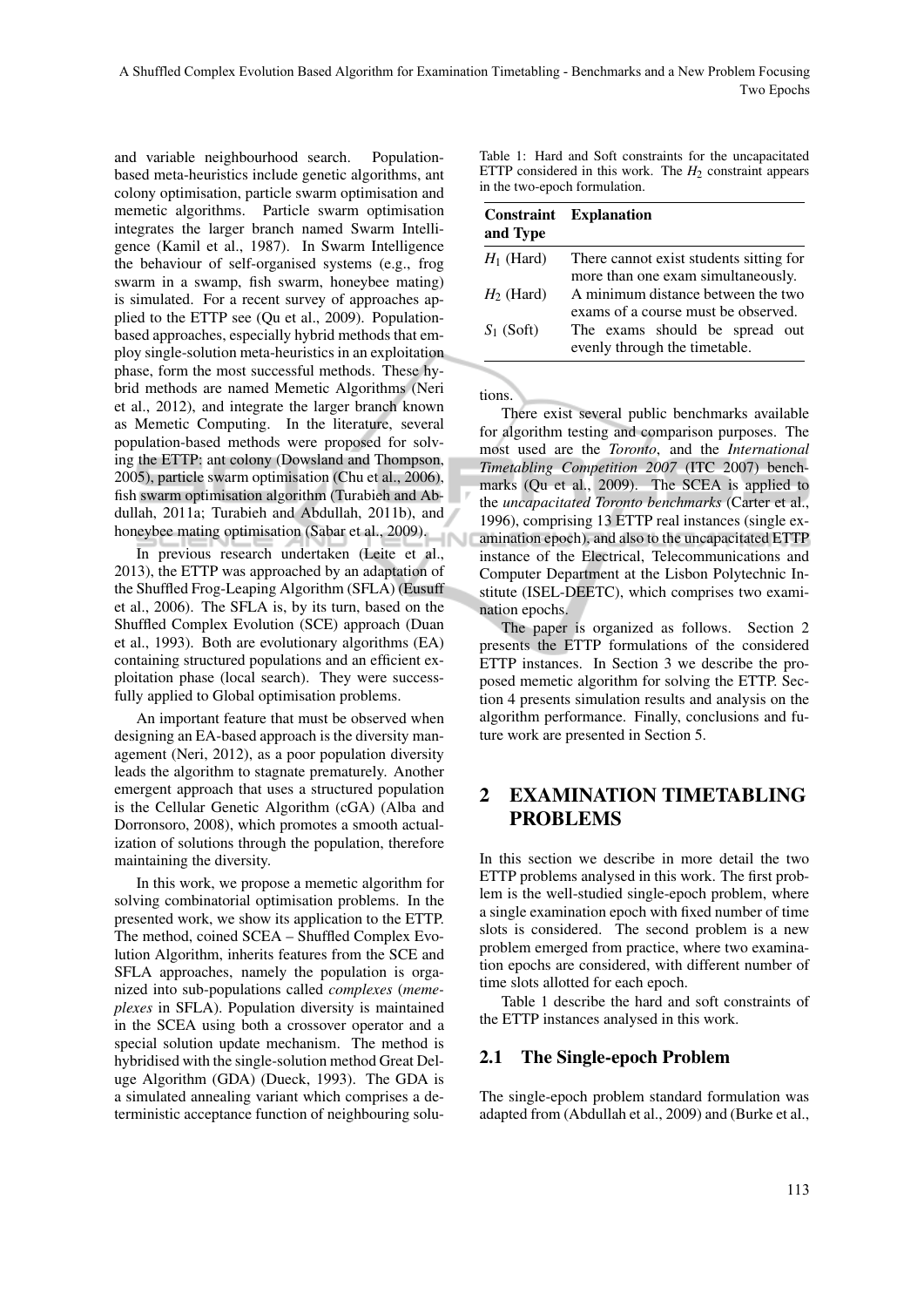2004)), and is presented next. The following terms were defined:

- $E_i$ , is the set of *N* examinations  $(i = 1, \ldots, N)$ ;
- *T*, is the number of time slots;
- $C = (c_{ij})_{N \times N}$  (*Conflict matrix*), is a symmetric matrix of size *N* where each element, denoted by  $c_{ij}$  (*i*, *j* ∈ {1,...,*N*}), represents the number of students attending exams *i* and *j*;
- *M*, is the total number of students;
- $t_k$  ( $1 \le t_k \le T$ ) denotes the assigned time slot for exam  $k$  ( $k \in \{1, ..., N\}$ ).

The optimisation objective is the minimisation of the sum of proximity costs given by:

minimise 
$$
f_c = \frac{1}{M} \cdot \sum_{i=1}^{N-1} \sum_{j=i+1}^{N} c_{ij} \cdot prox(i, j)
$$
 (1)

where

$$
prox(i, j) = \begin{cases} 2^{5-|t_i-t_j|} & \text{if } 1 \le |t_i-t_j| \le 5\\ 0 & \text{otherwise} \end{cases}
$$
\nsubject to

\n
$$
\sum_{i=1}^{N-1} \sum_{j=i+1}^{N} c_{ij} \cdot \lambda(t_i, t_j) = 0 \quad \text{and} \quad (3)
$$
\n
$$
\lambda(t_i, t_j) = \begin{cases} 1 & \text{if } t_i = t_j\\ 0 & \text{otherwise} \end{cases}
$$

Equation (2) measures the proximity cost of exams *i* and *j* which is greater than zero for exams that are five or less time slots apart. Equation (3) represents the hard constraint  $H_1$ . Equation (1) represents the soft constraint *S*1.

#### 2.1.1 Toronto Datasets

As previously mentioned in Section 1, for the singleepoch problem, we use in our simulations the Uncapacitated Toronto benchmarks, Version I (Table 2).

#### 2.2 The Two-epoch Problem

The two-epoch problem is an extension of the standard problem where two examination epochs of different dimensions are considered instead of just a single epoch. A snapshot of timetables having two epochs is given in Tables 8 and 9.

A new hard constraint (constraint  $H_2$  in Table 1) is specified in the two-epoch problem for guaranteeing a minimum number of time slots between the two examinations of the same course, in order to give the necessary study time, exam correction and proofing. In the two-epoch problem formulation, the following terms were added to the single-epoch problem formulation:

| Table 2: Specifications of the uncapacitated Toronto bench- |  |  |
|-------------------------------------------------------------|--|--|
| marks (version I).                                          |  |  |

| Data<br>set       | Students | Exams | Conflict<br>density | Time slots |
|-------------------|----------|-------|---------------------|------------|
| car91             | 16925    | 682   | 0.13                | 35         |
| car92             | 18419    | 543   | 0.14                | 32         |
| ear <sub>83</sub> | 1125     | 190   | 0.27                | 24         |
| hec92             | 2823     | 81    | 0.42                | 18         |
| kfu93             | 5349     | 461   | 0.06                | 20         |
| 1se91             | 2726     | 381   | 0.06                | 18         |
| pur93             | 30032    | 2419  | 0.03                | 42         |
| rye92             | 11483    | 486   | 0.07                | 23         |
| sta83             | 611      | 139   | 0.14                | 13         |
| tre92             | 4360     | 261   | 0.18                | 23         |
| uta92             | 21266    | 622   | 0.13                | 35         |
| ute92             | 2749     | 184   | 0.08                | 10         |
| $\gamma$ or $83$  | 941      | 181   | 0.29                | 21         |
|                   |          |       |                     |            |

- *T* and *L*, are, respectively, the number of time slots of the first epoch and the total number of time slots (sum of the first and second epochs's VOL time slots). The number of time slots of the second epoch is then  $L-T$ ;
	- $C_{relax} = (c_{relax_{ij}})_{N \times N}$  (*Relaxed conflict matrix*), is a relaxed version of the conflict matrix *C*. This matrix is used in the generation of the second examination epoch. Further details are given below.
	- $u_k$  ( $T + 1 \le u_k \le L$ ) denotes the assigned time slot for exam  $k$  ( $k \in \{1, ..., N\}$ ) in the second examination epoch.

The hard constraint  $H_2$  is specified by:

$$
u_k - t_k \ge L_{min},\tag{4}
$$

where *Lmin* is the minimum time slot distance between the first and second epoch exams of a given course.

The devised algorithm for solving the two-epoch problem executes the following steps:

- 1. Treat the two epochs as two distinct single-epoch problems. Solve the second epoch problem by considering the standard single-epoch formulation presented in Section 2.1, but using the relaxed conflict matrix, *Crelax*;
- 2. Then, solve the first epoch problem using the standard formulation as depicted in Section 2.1 with the added constraint  $H_2$ , that is, by adding Eq. (4).
- 3. At the end of the optimisation step, we join the two timetables forming the two-epoch timetable that respects both  $H_1$  and  $H_2$  constraints. The cost of the two-epoch timetables is the sum of the costs of the individual timetables.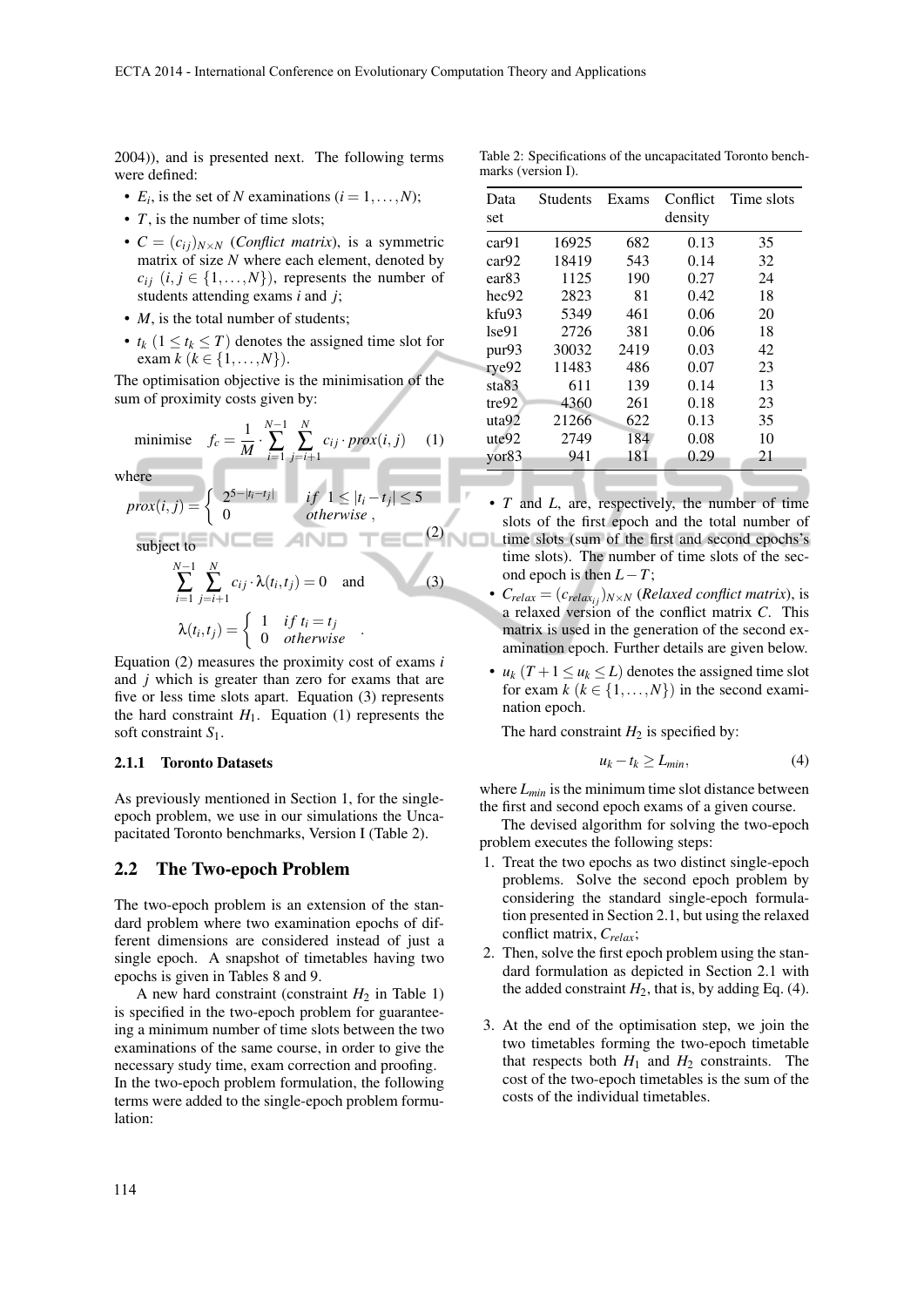| <b>Parameter</b>        | Value     |      |
|-------------------------|-----------|------|
| Number of exams         |           | 80   |
| Number of students      |           | 1238 |
| Number of enrolments    |           | 4548 |
|                         | 1st epoch | 0.32 |
| Conflict matrix density | 2nd epoch | 0.31 |
| Number of time slots    | 1st epoch | 18   |
|                         | 2nd epoch | 12   |

Some final details are now given. In the ISEL-DEETC dataset, the second epoch is more constrained than the first epoch, having less time slots (18 and 12 time slots, respectively, for the first and second epochs). In order to be possible to generate feasible initial solutions for the second epoch, some entries (with very few students enrolled) were set to zero, resulting in a relaxed conflict matrix. However, this pre-processing is problem dependent and for that reason not obligatory. The algorithm starts by generating the second examination epoch followed by the generation of the first examination epoch (with the added constraint  $H_2$ ), but this order is not strict. We could have started by the inverse order. However, this latter experiment was not carried out in this work.

In order to optimise the first epoch while respecting the hard constraint  $H_2$ , we have to apply modified versions of the initialisation procedure, the crossover and the neighbourhood operators. These modified versions work with feasible timetables that satisfy both hard constraints,  $H_1$  and  $H_2$ . As a final detail, we mention that while we optimised the timetables using the proximity cost specified in Eq. (2), which measures conflicts in a neighbourhood of five time slots, in our collected results we use the measure published in (Leite et al., 2012), which only considers conflicts from two consecutive time slots, and do not consider conflicts on Saturdays. We use this later measure here in order to be able to compare results with the method published in (Leite et al., 2012).

#### 2.2.1 ISEL-DEETC Dataset

The problem instance considered in this work is the DEETC timetable of the winter semester of the 2009/2010 academic year. This benchmark data is detailed in (Leite et al., 2012). The DEETC timetable comprises five programs: three B.Sc. programs (named LEETC, LEIC and LERCM) and two M.Sc. programs (named MEIC and MEET). B.Sc. and M.Sc. programs have six and four semesters duration, respectively. The DEETC dataset characteristics are listed in Table 3.

# 3 SHUFFLED COMPLEX EVOLUTION ALGORITHM FOR EXAMINATION TIMETABLING

In this section we describe the SCEA algorithm for solving the ETTP. The SCEA is based on ideas from the SCE (Duan et al., 1993) and the SFLA (Eusuff et al., 2006) approaches. In the SCE, the population is organized into *complexes* whereas in the SFLA it is organized into *memeplexes*. In the text, we use these two terms interchangeably.

In the SCE and SFLA approaches, global search is managed as a process of natural evolution. The sample points form a population that is partitioned into distinct groups called complexes (memeplexes). Each of these evolve independently, by searching the space into different directions. After completing a certain number of generations, the complexes are combined, and new complexes are formed through the process of shuffling. These procedures enhance survivability by a sharing of information about the search space, constructed independently by each complex (Duan et al., 1993).

The SCEA main steps are illustrated in Figure 1, whereas the SCEA local search step is depicted in Figure 2. The main loop of SCEA is identical to the SCE and SFLA main loop, where complexes are formed by creating random initial solutions that span the search space. Here, instead of points, the solutions correspond to complete and feasible timetables.

The local search step (Figure 2) was fully redesigned from the SCE and SFLA methods, in order to operate with ETTP solutions. Like SFLA, we maintain the best and worst solutions of the memeplex, denoted respectively as  $P_b$  and  $P_w$ , and elitism is achieved by maintaining the best global solution, denoted as  $P_g$ . The local search step starts by selecting, randomly, and according with crossover probability  $cp$ , two parent solutions,  $P_1$  and  $P_2$ , for recombination in order to produce a new offspring.  $P_1$  must be different from the complex's best solution. The solution  $P_1$  is recombined with solution  $P_2$  (see the crossover operation depicted in Figure 3) and the resulting offspring replaces the parent  $P_1$ . After this, the complex is sorted in order of increasing objective function value. The crossover operator was adapted from the crossover operator of (Abdullah et al., 2010; Sabar et al., 2009).

After the crossover, a solution in the complex is selected for improvement according to an improve probability, *ip*. The solution is improved by employing the local search meta-heuristic GDA (*Great Del-*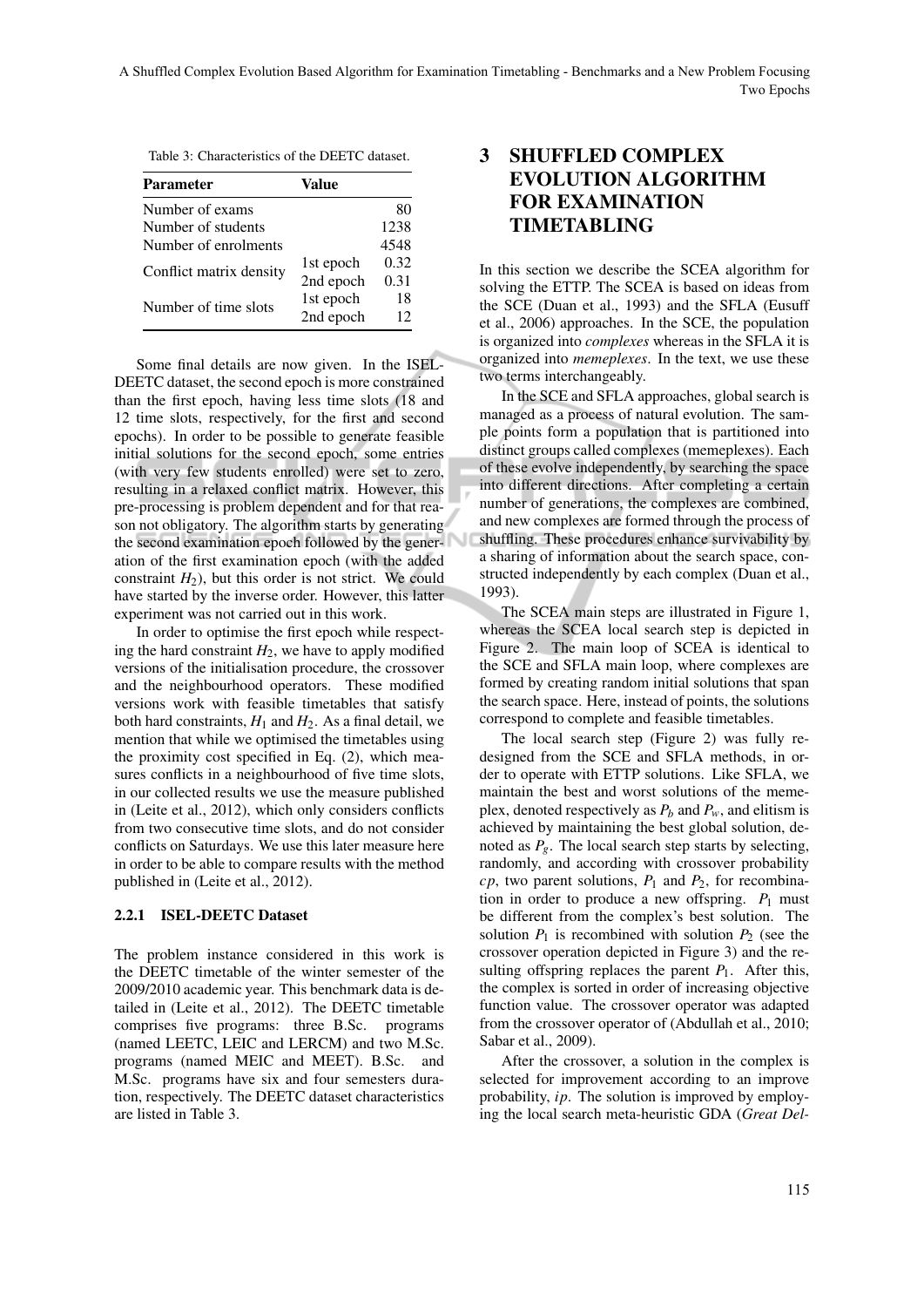

Figure 1: SCEA main steps.

*uge Algorithm*) (Dueck, 1993). The template of GDA is presented in Algorithm 3.1. The GDA mimics the exploration made by a climber trying to reach the top of a mountain while is raining incessantly. This scenario leads to the name of the algorithm: great deluge. As the rain never stops, the water level gradually increases until it reaches the climber. The goal of the climber is finding the way to the top (maximisation problem) before is reached by the water level. It can go up or down from that is always above the water level.

The selection of the solution to improve is made on the group of the top *t* best solutions. The exploitation using GDA is done on a clone of the original solution, selected from this group. If the optimised solution is better than the original, then it will replace the complex's worst solution. This updating step in conjunction with the crossover operator guarantees a reasonable diversity, in an implicit fashion.

The GDA was integrated in the SCEA in the following fashion. We use as the initial solution  $s_0$  the chosen solution to improve. The level *LEV EL* is set to the fitness value of this initial solution  $s<sub>0</sub>$ . The search stops when the water level is equal to the solution fitFigure 2: SCEA Local search step.

ness.

## Algorithm 3.1: Template of the Great Deluge Algorithm.

Input:

- *s*<sup>0</sup> /∗ Initial solution ∗/
- Initial water level *LEV EL*
- Rain speed *UP* / ∗ *UP* > 0 ∗ /
- 1:  $s = s_0$ ; /\* Generation of the initial solution  $\ast$  /
- 2: repeat
- 3: Generate a random neighbour s';
- 4: If  $f(s') < LEVEL$  Then  $s = s'/*$  Accept
- 5: the neighbour solution ∗/
- 6: *LEVEL* = *LEVEL* − *UP*; /\* update the water
- 7: level  $*/$
- 8: until Stopping criteria satisfied
- 9: Output: Best solution found.

#### Initial Solution Construction

The construction of the initial feasible solutions is done by a heuristic algorithm which uses the Saturation Degree graph colouring heuristic (Carter et al.,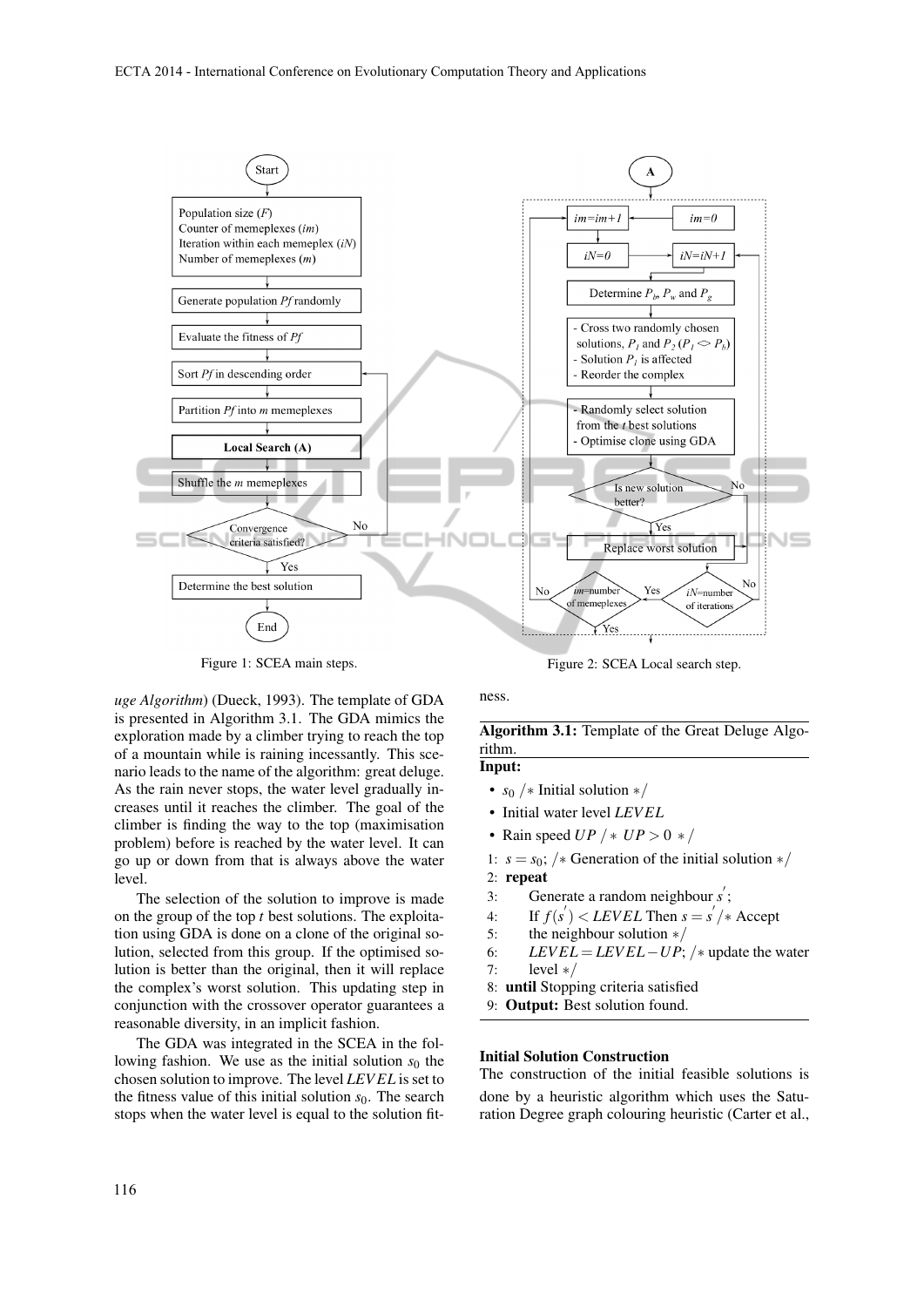|       |                | $t_1$ | $e_2$          |                            | $e_{14}$ $e_{10}$ |                         | $e_3$<br>$e_{16}$                   |       |          |
|-------|----------------|-------|----------------|----------------------------|-------------------|-------------------------|-------------------------------------|-------|----------|
|       |                | $t_2$ | e <sub>1</sub> | $e_{11}$                   | $e_4$             |                         |                                     |       |          |
|       |                | $t_3$ | e9             | $e_{20}$                   | $e_5$             | $e_{18}$                |                                     |       |          |
|       |                | $t_4$ | e <sub>6</sub> | $e_{13}$                   | $e_7$             |                         |                                     |       |          |
|       |                | $t_5$ | $e_8$          |                            |                   |                         | $e_{12}$ $e_{15}$ $e_{17}$ $e_{19}$ |       |          |
|       |                |       |                | (a) Solution $P_1$         |                   |                         |                                     |       |          |
|       |                | $t_1$ | $e_{15}$       | $e_{20}$                   |                   |                         |                                     |       |          |
|       |                | $t_2$ |                | $e_9$ $e_2$ $e_{12}$       |                   | $e_{10}$                | $e_7$                               |       |          |
|       |                | $t_3$ |                | $e_6$ $e_1$                | $e_{17}$          | $e_{13}$                |                                     |       |          |
|       |                | $t_4$ | $e_5$          |                            | $e_{18}$ $e_4$    | $e_{16}$                |                                     |       |          |
|       |                | $t_5$ | $e_8$          |                            |                   | $e_{14}$ $e_{11}$ $e_3$ | $e_{19}$                            |       |          |
|       |                |       |                | (b) Solution $P_2$         |                   |                         |                                     |       |          |
| $t_1$ | $e_2$          |       | $214$ $e_{10}$ |                            | IS -              | $e_{16}$                |                                     |       |          |
| $t_2$ |                |       |                |                            |                   |                         |                                     | $e_3$ |          |
|       | $e_1$          |       | $e_{11}$       | $e_4$                      |                   | $98e_{14}$              | er                                  |       | $e_{19}$ |
| $t_3$ | e9             |       | $e_{20}$       | $e_5$                      | $e_{18}$          |                         |                                     |       |          |
| $t_4$ | e <sub>6</sub> |       | $e_{13}$       | $e_7$                      |                   |                         |                                     |       |          |
| $t_5$ | $e_8$          |       | $e_{12}$       | $e_{15}$ $e_{17}$ $e_{19}$ |                   |                         |                                     |       |          |
|       |                |       |                | (c) New solution $P_1$     |                   |                         |                                     |       |          |

Figure 3: Crossover between  $P_1$  and  $P_2$ . The resulting solution  $P_1$  in (c) is the result of combining the solution  $P_1$  (a) with other solution  $P_2$  (b). The operator inserts into  $P_1$ , at a random time slot (shown dark shaded in (a) and (c)), exams chosen from a random time slot from solution  $P_2$  (shown dark shaded in (b)). When inserting these exams (shown light gray in (c)), some could be infeasible or already existing in that time slot (respectively, the case of  $e_8$  and  $e_{11}$  in (c)). These exams are not inserted. The duplicated exams in the other time slots are removed.

1996).

#### GDA's Neighbourhood

In the local search with GDA we used the Kempe chain neighbourhood (Demeester et al., 2012).

#### Two-epoch Feasibility

In order to be able to execute the SCEA on the twoepoch problem, we have to implement a different version of the initialisation procedure, and the crossover and neighbourhood operators, that could manage the hard constraint  $H_2$  mentioned in Section 2. This different version is executed in the first epoch generation, while the original version is executed in the second epoch generation.

## 4 EXPERIMENTS AND **COMPARISONS**

## 4.1 Problem Instances and Experimental Settings

The performance of the SCEA was evaluated using the Toronto datasets (see Table 2). All

these 13 instances can be downloaded from ftp://ftp.mie.utoronto.ca/pub/carter/testprob. We also solved the two-epoch ISEL-DEETC instance (Table 3). For the ISEL-DEETC, there's a manual solution available (for the five timetables corresponding to the five engineering programs) from the ISEL academic services. The algorithm is programmed in the C++ language. The implemented code uses the ParadisEO framework (Talbi, 2009). The hardware and software specifications are: Intel Core i7-2630OM, CPU @ 2.00 GHz  $\times$  8, with 8 GB RAM; OS: Ubuntu 14.04, 64 bit; Compiler used: GCC v. 4.8.2.

The parameters of SCEA are: Population size  $F = 24$ , Memeplex count  $m = 3$ , Memeplex size  $n = 8$ (no sub-memeplexes were defined), and Number of time loops (convergence criterion)  $L = 100000000$ . The number of best solutions to consider for selection on a complex is given by  $t = n/4 = 2$ . The Great Deluge parameter, *UP*, was set to: *UP* = 1*e*−7. The crossover and improvement probabilities, respectively, *cp* and *ip*, were set equal to 0.2 and 1.0. The parameter values were chosen empirically. To obtain our simulation results, the SCEA was run five times on each instance with different random seeds. The running time of the algorithm was limited to 24 hours to all datasets except for the pur93. For this larger dataset, the running time was limited to 48 hours.

## 4.2 Comparative Results and Discussion

Tables 4 and 5 show the best results of the SCEA on the Toronto datasets as well as a selection of the best results available in the literature. The listed methods include only results validated by (Qu et al., 2009) (dated until 2008). In the last two rows of each table, the *TP* and *TP (11)* indicate, respectively, the total penalty for the 13 instances and the total penalty except the pur93 and rye92 instances. Tables 6 and 7 compare SCEA with the top six best algorithms. For the SCEA we present the lowest penalty value *fmin*, the average penalty value *fave*, and the standard deviation  $\sigma$  over five independent runs. For the reference algorithms we present the best and average (where available) results and the number of runs. Figure 4 illustrate the SCEA evolution on the yor83 dataset.

The authors analysed in Tables 6 and 7 mention computation times that are within several minutes – 1 hour, to several hours (12 hours maximum).

The best results obtained by SCEA are competitive with the ones produced by state-of-the-art algorithms. It attains a new lower bound on the yor83 dataset. We also observe that the SCEA obtains the lowest sum of average cost on the *TP* and *TP (11)*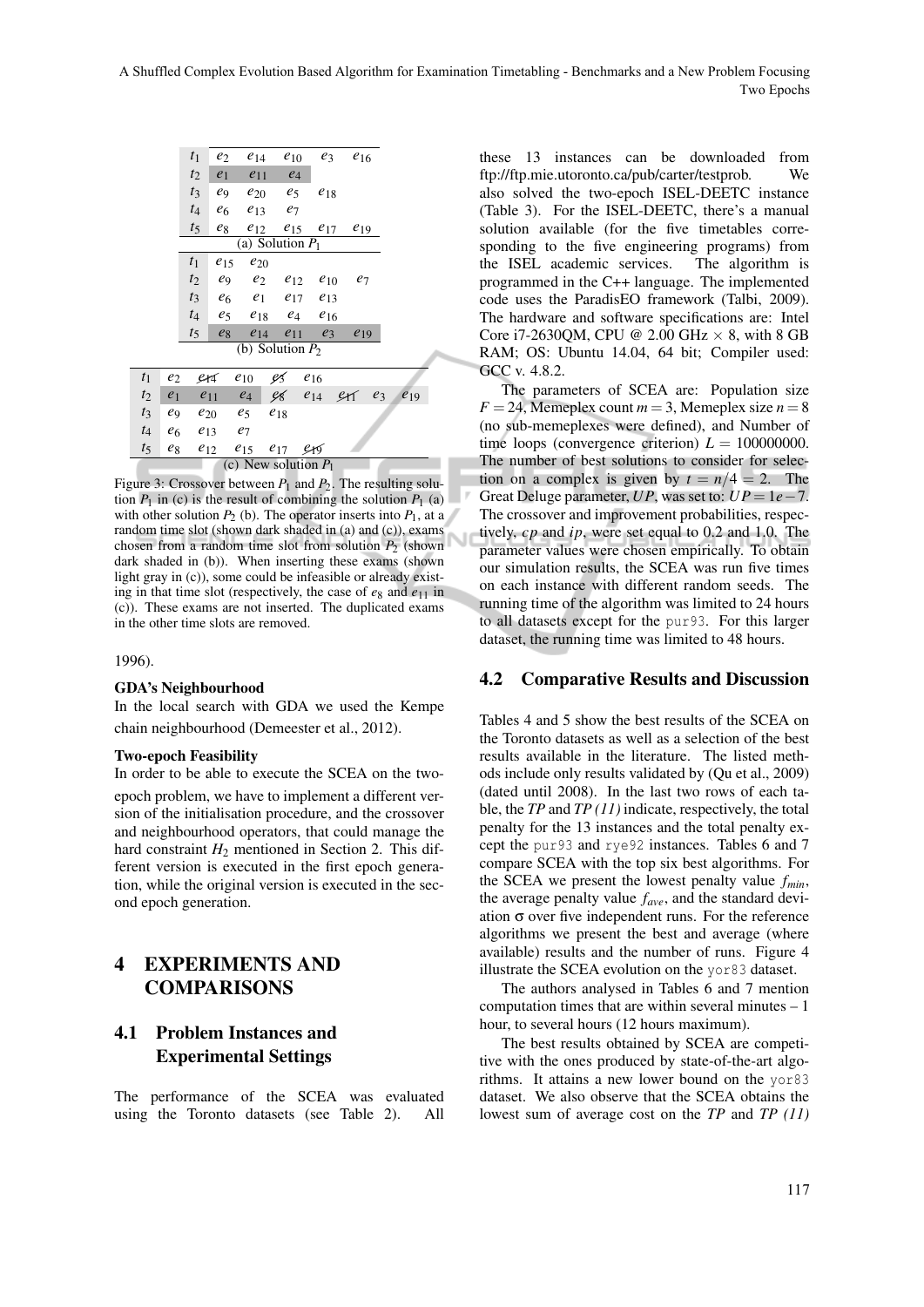| Dataset             | (Carter et al.,<br>1996) | (Burke<br>and<br>Newall,<br>2002) | (Merlot<br>et al., 2003) | (Burke<br>and<br>Newall,<br>2004) | (Burke et al.,<br>2004) | (Kendall<br>and Hussin,<br>2005) |
|---------------------|--------------------------|-----------------------------------|--------------------------|-----------------------------------|-------------------------|----------------------------------|
| car91               | 7.10                     | 4.65                              | 5.10                     | 5.00                              | 4.80                    | 5.37                             |
| car92               | 6.20                     | 4.10                              | 4.30                     | 4.30                              | 4.20                    | 4.67                             |
| ear <sub>83</sub>   | 36.40                    | 37.05                             | 35.10                    | 36.20                             | 35.40                   | 40.18                            |
| hec92               | 10.80                    | 11.54                             | 10.60                    | 11.60                             | 10.80                   | 11.86                            |
| kfu93               | 14.00                    | 13.90                             | 13.50                    | 15.00                             | 13.70                   | 15.84                            |
| lse91               | 10.50                    | 10.82                             | 10.50                    | 11.00                             | 10.40                   |                                  |
| pur93               | 3.90                     |                                   |                          |                                   | 4.80                    |                                  |
| rye92               | 7.30                     |                                   | 8.40                     |                                   | 8.90                    |                                  |
| sta83               | 161.50                   | 168.73                            | 157.30                   | 161.90                            | 159.10                  | 157.38                           |
| tre92               | 9.60                     | 8.35                              | 8.40                     | 8.40                              | 8.30                    | 8.39                             |
| uta92               | 3.50                     | 3.20                              | 3.50                     | 3.40                              | 3.40                    |                                  |
| ute92               | 25.80                    | 25.83                             | 25.10                    | 27.40                             | 25.70                   | 27.60                            |
| yor83               | 41.70                    | 37.28                             | 37.40                    | 40.80                             | 36.70                   |                                  |
| TP(11)              | 327.10                   | 325.45                            | 310.80                   | 325.00                            | 312.50                  |                                  |
| <b>TP</b>           | 338.30                   |                                   |                          |                                   | 326.20                  |                                  |
| sc                  | ∊                        |                                   |                          |                                   |                         |                                  |
|                     |                          |                                   |                          |                                   |                         |                                  |
| Dataset             | and<br>(Yang             | and<br>(Burke                     | (Eley, 2006)             | (Burke<br>and                     | (Abdullah               | (Sabar et al.,                   |
|                     | Petrovic,                | Bykov,                            |                          | Bykov,                            | et al., 2009)           | 2009)                            |
|                     | 2005)                    | 2006)                             |                          | 2008)                             |                         |                                  |
| car91               | 4.50                     | 4.42                              | 5.20                     | 4.58                              | 4.42                    | 4.79                             |
| car92               | 3.93                     | 3.74                              | 4.30                     | 3.81                              | 3.76                    | 3.90                             |
| ear <sub>83</sub>   | 33.71                    | 32.76                             | 36.80                    | 32.65                             | 32.12                   | 34.69                            |
| hec92               | 10.83                    | 10.15                             | 11.10                    | 10.06                             | 9.73                    | 10.66                            |
| kfu93               | 13.82                    | 12.96                             | 14.50                    | 12.81                             | 12.62                   | 13.00                            |
| lse91               | 10.35                    | 9.83                              | 11.30                    | 9.86                              | 10.03                   | 10.00                            |
| pur93               | $\overline{\phantom{0}}$ |                                   |                          | 4.53                              |                         |                                  |
| rye92               | 8.53                     |                                   | 9.80                     | 7.93                              |                         | 10.97                            |
| sta83               | 158.35                   | 157.03                            | 157.30                   | 157.03                            | 156.94                  | 157.04                           |
| tre92               | 7.92                     | 7.75                              | 8.60                     | 7.72                              | 7.86                    | 7.87                             |
| uta92               | 3.14                     | 3.06                              | 3.50                     | 3.16                              | 2.99                    | 3.10                             |
| ute92               | 25.39                    | 24.82                             | 26.40                    | 24.79                             | 24.90                   | 25.94                            |
| yor83               | 36.35                    | 34.84                             | 39.40                    | 34.78                             | 34.95                   | 36.18                            |
| TP(11)<br><b>TP</b> | 308.29                   | 301.36                            | 318.40                   | 301.25                            | 300.32                  | 307.17                           |

Table 4: Simulation results of SCEA and comparison with selection of best algorithms from literature. Values in bold represent the best results reported. "–" indicates that the corresponding instance is not tested or a feasible solution cannot be obtained.

quantities, and the lowest sum of best costs on the *TP* quantity, for the Toronto datasets. This demonstrates that SCEA can optimise very different datasets with good efficiency. A negative aspect of SCEA is the time taken compared with other algorithms. The time taken is a reflex of the high diversity of the method mixed with the low decreasing rate *UP*. A low *UP* value is needed in order for the GDA to find the best exam movements. If the *UP* value is higher, the optimisation is faster but with worse results, because the initial, larger conflict, exams are scheduled into sub

optimal time slots, and thus the remainder exams, as the water level decreases, could not be scheduled in the optimal fashion.

### 4.3 Two-epoch Problem

For the two-epoch problem, we run the SCEA with the same parameters. The  $L_{min}$  parameter was set to  $L_{min} = 10$  (first and second epoch examinations) of a given course are 10 time slots apart). Tables 8 and 9 illustrate, respectively, the manual and auto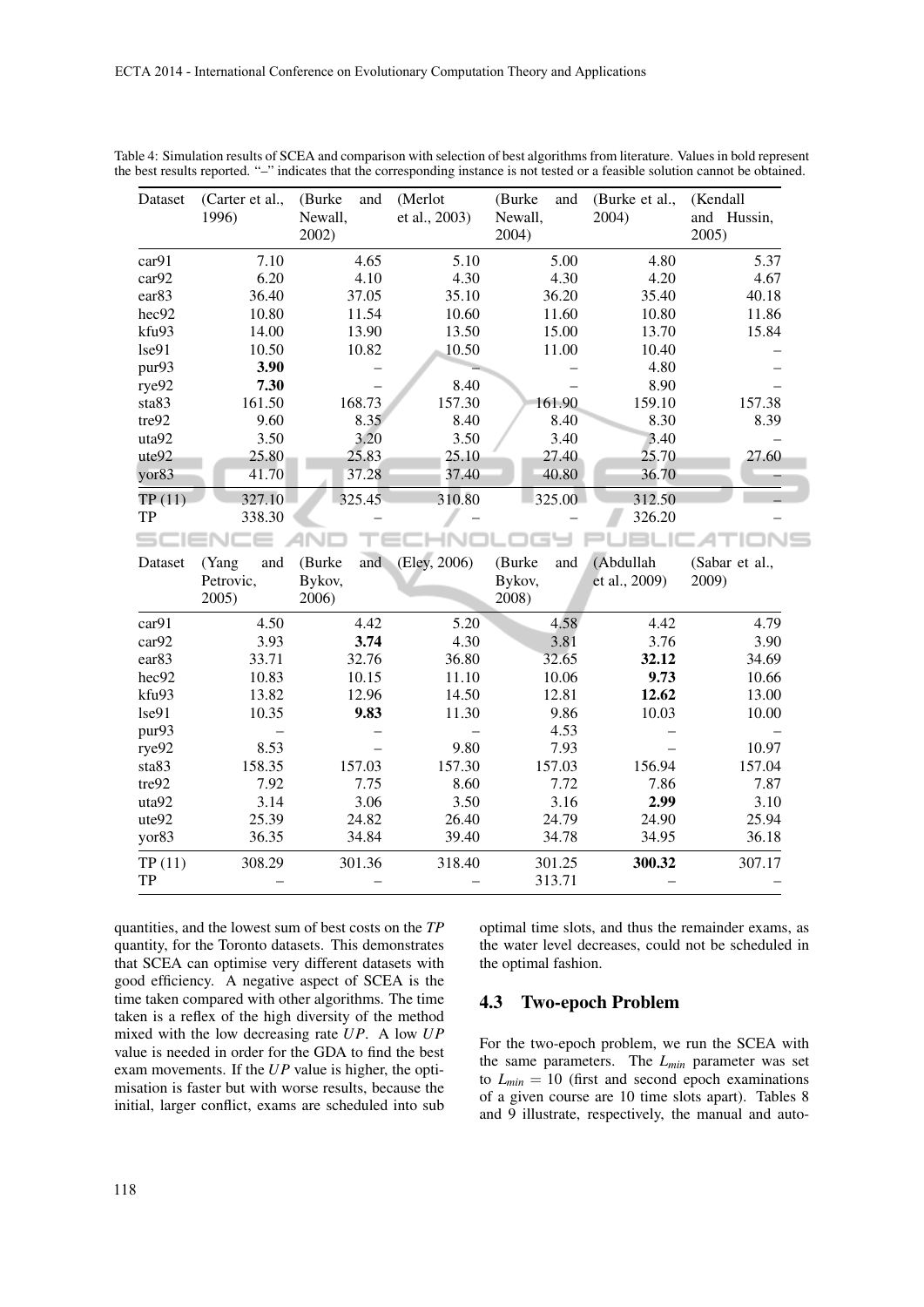A Shuffled Complex Evolution Based Algorithm for Examination Timetabling - Benchmarks and a New Problem Focusing Two-Epochs

| Dataset           | (Burke)   | (Abdullah     | (Turabieh)    | (Demeester)   | (Abdullah   | (Alzaqebah    | <b>SCEA</b> |
|-------------------|-----------|---------------|---------------|---------------|-------------|---------------|-------------|
|                   | al.<br>et | et al., 2010) | Abdul-<br>and | et al., 2012) | and Alzage- | Abdul-<br>and |             |
|                   | 2010)     |               | lah, 2011a)   |               | bah, 2013)  | lah, 2014)    |             |
| car91             | 4.90      | 4.35          | 4.81          | 4.52          | 4.76        | 4.62          | 4.41        |
| car92             | 4.10      | 3.82          | 4.11          | 3.78          | 3.94        | 4.00          | 3.75        |
| ear83             | 33.20     | 33.76         | 36.10         | 32.49         | 33.61       | 33.14         | 32.62       |
| hec92             | 10.30     | 10.29         | 10.95         | 10.03         | 10.56       | 10.43         | 10.03       |
| kfu93             | 13.20     | 12.86         | 13.21         | 12.90         | 13.44       | 13.59         | 12.88       |
| 1se91             | 10.40     | 10.23         | 10.20         | 10.04         | 10.87       | 10.75         | 9.85        |
| pur93             |           |               |               | 5.67          |             |               | 4.10        |
| rye92             |           |               |               | 8.05          | 8.81        | 9.17          | 7.98        |
| sta <sub>83</sub> | 156.90    | 156.90        | 159.74        | 157.03        | 157.09      | 157.06        | 157.03      |
| tre92             | 8.30      | 8.21          | 8.00          | 7.69          | 7.94        | 8.00          | 7.75        |
| uta92             | 3.30      | 3.22          | 3.32          | 3.13          | 3.27        | 3.27          | 3.08        |
| ute92             | 24.90     | 25.41         | 26.17         | 24.77         | 25.36       | 25.16         | 24.78       |
| yor <sub>83</sub> | 36.30     | 36.35         | 36.23         | 34.64         | 35.74       | 35.58         | 34.44       |
| TP(11)            | 305.80    | 305.40        | 312.84        | 301.02        | 306.58      | 305.60        | 300.62      |
| <b>TP</b>         |           |               |               | 314.74        |             |               | 312.70      |
|                   |           |               |               |               |             |               |             |

Table 5: Simulation results of SCEA and comparison with selection of best algorithms from literature (continued).

| Table 6: Simulation results of SCEA and comparison with the best algorithms from literature. Values in bold represent the     |  |  |  |  |
|-------------------------------------------------------------------------------------------------------------------------------|--|--|--|--|
| best results reported. "-" indicates that the corresponding instance is not tested or a feasible solution cannot be obtained. |  |  |  |  |

| Dataset           | (Carter et al.,<br>1996) | (Burke)<br>and<br>Bykov, 2006) | (Abdullah<br>et al., 2009)<br>(five runs) |                    | (Burke et al.,<br>2010) |
|-------------------|--------------------------|--------------------------------|-------------------------------------------|--------------------|-------------------------|
|                   | f <sub>min</sub>         | f <sub>min</sub>               | <i>f<sub>min</sub></i>                    | $_{\textit{have}}$ | f <sub>min</sub>        |
| car91             | 7.10                     | 4.42                           | 4.42                                      | 4.81               | 4.90                    |
| car92             | 6.20                     | 3.74                           | 3.76                                      | 3.95               | 4.10                    |
| ear <sub>83</sub> | 36.40                    | 32.76                          | 32.12                                     | 33.69              | 33.20                   |
| hec92             | 10.80                    | 10.15                          | 9.73                                      | 10.10              | 10.30                   |
| kfu93             | 14.00                    | 12.96                          | 12.62                                     | 12.97              | 13.20                   |
| lse91             | 10.50                    | 9.83                           | 10.03                                     | 10.34              | 10.40                   |
| pur <sub>93</sub> | 3.90                     |                                |                                           |                    |                         |
| rye92             | 7.30                     |                                |                                           |                    |                         |
| sta83             | 161.50                   | 157.03                         | 156.94                                    | 157.30             | 156.90                  |
| tre92             | 9.60                     | 7.75                           | 7.86                                      | 8.20               | 8.30                    |
| uta92             | 3.50                     | 3.06                           | 2.99                                      | 3.32               | 3.30                    |
| ute92             | 25.80                    | 24.82                          | 24.90                                     | 25.41              | 24.90                   |
| yor <sub>83</sub> | 41.70                    | 34.84                          | 34.95                                     | 36.27              | 36.30                   |
| TP(11)            | 327.10                   | 301.36                         | 300.32                                    | 306.36             | 305.80                  |
| TP                | 338.30                   |                                |                                           |                    |                         |

matic solutions for the most difficult timetable, the LEETC timetable. Table 10 shows the comparison of the manual solution timetables conflicts with two runs of SCEA. The SCEA could generate timetables with lower cost comparing with the manual solution. We note that SCEA optimise the merged timetable comprising the five timetables and not the individual timetables, so in some cases, some programs timetables have worse cost (e.g. Run1, 2nd epoch). The results produced in the first epoch, are comparable with the results published in (Leite et al., 2012).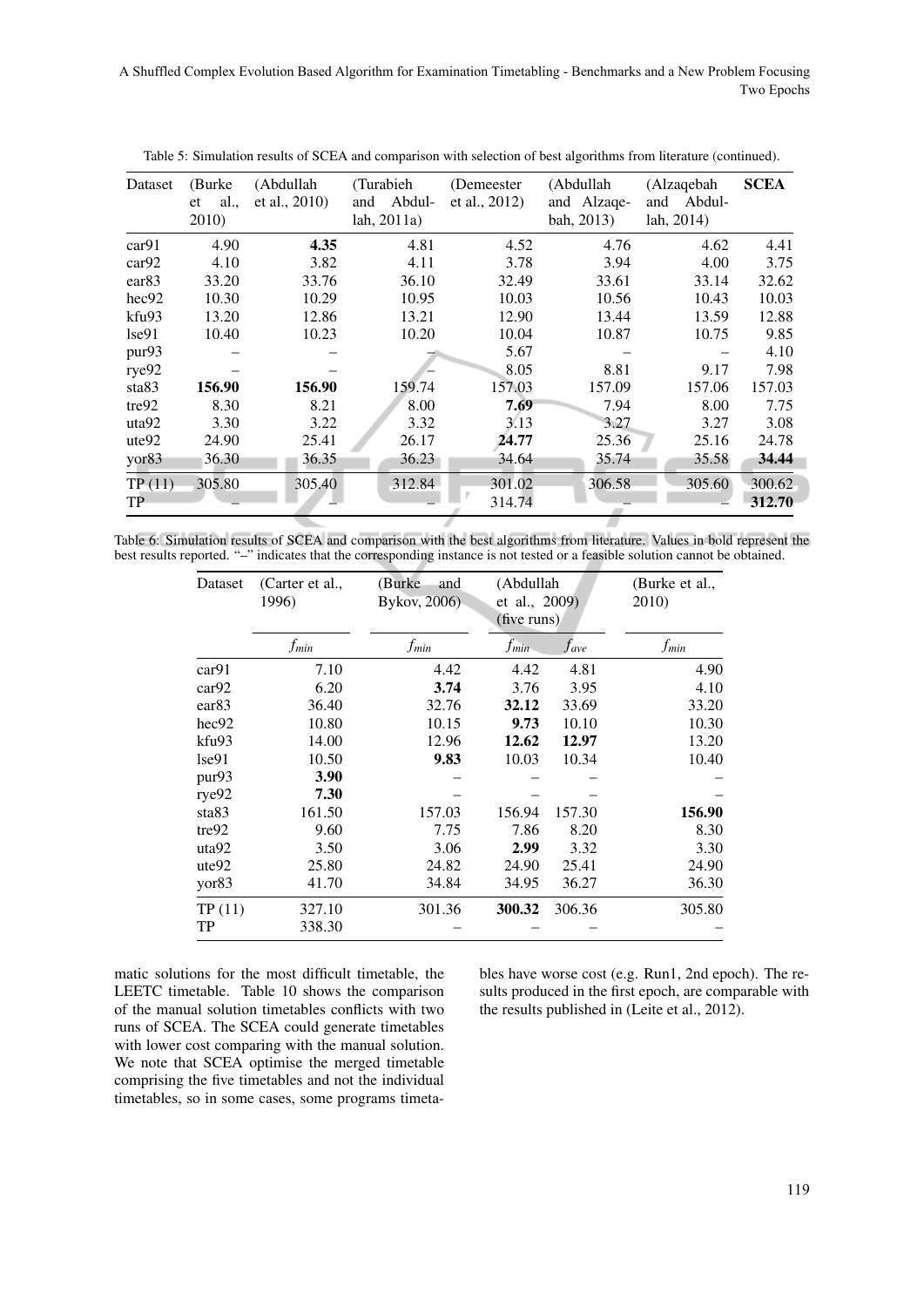

Figure 4: SCEA evolution on yor83 dataset (a) Population fitness variance evolution along time; (b) Best solution fitness evolution along time.

| Dataset           | (Abdullah et<br>al.,<br>$2010$ ) (five runs) | (Demeester)<br>$2012(20 \text{ runs})$ | et<br>al., |             | <b>SCEA</b> (five runs) |      |
|-------------------|----------------------------------------------|----------------------------------------|------------|-------------|-------------------------|------|
|                   | $f_{min}$                                    | $f_{min}$                              | fave       | <i>Jmin</i> | $f_{\rm ave}$           | σ    |
| car91             | 4.35                                         | 4.52                                   | 4.64       | 4.41        | 4.45                    | 0.03 |
| car92             | 3.82                                         | 3.78                                   | 3.86       | 3.75        | 3.77                    | 0.01 |
| ear <sub>83</sub> | 33.76                                        | 32.49                                  | 32.69      | 32.62       | 32.69                   | 0.07 |
| hec92             | 10.29                                        | 10.03                                  | 10.06      | 10.03       | 10.06                   | 0.03 |
| kfu93             | 12.86                                        | 12.90                                  | 13.24      | 12.88       | 13.00                   | 0.13 |
| $1$ se $91$       | 10.23                                        | 10.04                                  | 10.21      | 9.85        | 9.93                    | 0.12 |
| pur93             |                                              | 5.67                                   | 5.75       | 4.10        | 4.17                    | 0.05 |
| rye92             |                                              | 8.05                                   | 8.20       | 7.98        | 8.06                    | 0.06 |
| sta83             | 156.90                                       | 157.03                                 | 157.05     | 157.03      | 157.03                  | 0.00 |
| tre92             | 8.21                                         | 7.69                                   | 7.79       | 7.75        | 7.80                    | 0.05 |
| uta92             | 3.22                                         | 3.13                                   | 3.17       | 3.08        | 3.15                    | 0.05 |
| ute92             | 25.41                                        | 24.77                                  | 24.88      | 24.78       | 24.81                   | 0.02 |
| yor83             | 36.35                                        | 34.64                                  | 34.83      | 34.44       | 34.73                   | 0.17 |
| TP(11)            | 305.40                                       | 301.02                                 | 302.42     | 300.62      | 301.42                  |      |
| TP                |                                              | 314.74                                 | 316.37     | 312.70      | 313.65                  |      |
|                   |                                              |                                        |            |             |                         |      |

Table 7: Simulation results of SCEA and comparison with the best algorithms from literature (continued).

## 5 CONCLUSIONS

We presented a memetic algorithm that combines features from the SCE and the GDA meta-heuristics. The experimental evaluation of the SCEA shows that it is competitive with state-of-the-art methods. In the set of the 13 instances of the Toronto benchmark data it attains the lowest cost on one dataset, and the lowest sum of best and average cost with a low standard deviation. The algorithm main disadvantage is the time taken on the larger instances.

Further studies should address the diversity management in order to accelerate the algorithm while maintaining a satisfactory diversity.

As future research, we intend to apply our solution method to the instances of the 1st Track (Examination Timetabling) of the 2nd International Timetabling Competition (ITC2007), which contain more hard and soft constraints.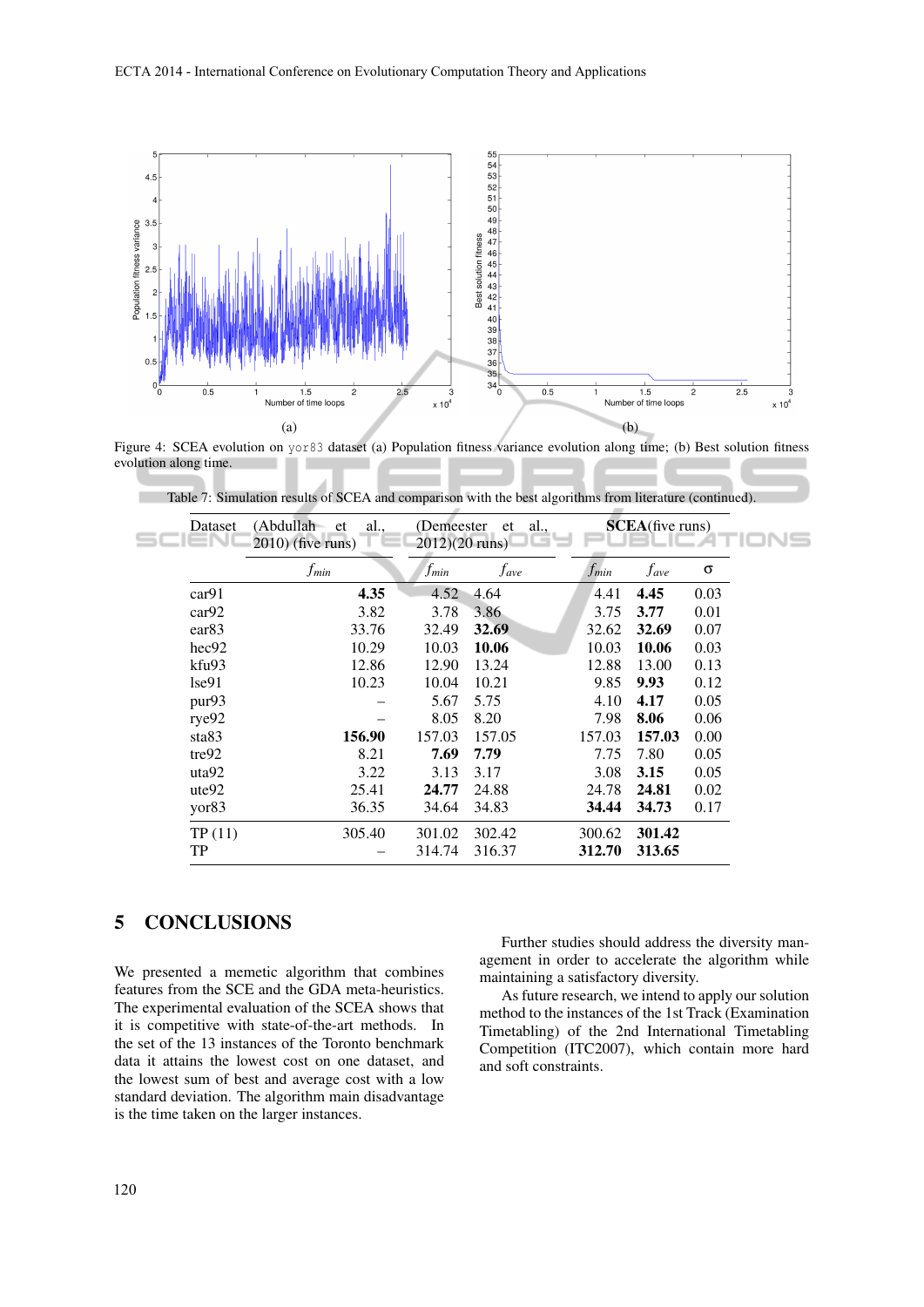|       | 36 | $rac{1}{2}$ | EGP            | <b>SCDist</b> | 곅              |          | $\frac{\text{SCDis}}{\text{SOr}}$ | $\frac{\text{R}}{\text{SFR}}$ |                       |          | <b>RCom</b>    | LS                    | <b>SEAD1</b>          | $\Xi$    | PICC/CPg |          |          |                |                | $\frac{\mathbb{E}\left \mathbf{S}_{\mathrm{B}}^{\mathrm{H}}\mathbf{K}\right }{\mathbf{E}\mathbf{G}_{\mathrm{D}}^{\mathrm{S}}}\mathbf{K}_{\mathrm{D}}^{\mathrm{S}}$ |                       |                | $\frac{E1}{MAT}$ |                           | $\frac{1}{1.50}$ |   | $\frac{\sqrt{CI_T}}{POO}$ | FAE      | $\ensuremath{\text{IMV}}$ | $\frac{ALGA}{Pg}$     |                       |                                               |                                   | Course                   |
|-------|----|-------------|----------------|---------------|----------------|----------|-----------------------------------|-------------------------------|-----------------------|----------|----------------|-----------------------|-----------------------|----------|----------|----------|----------|----------------|----------------|--------------------------------------------------------------------------------------------------------------------------------------------------------------------|-----------------------|----------------|------------------|---------------------------|------------------|---|---------------------------|----------|---------------------------|-----------------------|-----------------------|-----------------------------------------------|-----------------------------------|--------------------------|
|       | ×  | $\Join$     | $\Join$        |               |                |          |                                   |                               |                       |          |                |                       |                       |          |          |          |          |                | $\pmb{\times}$ |                                                                                                                                                                    |                       |                |                  |                           |                  |   |                           |          |                           |                       |                       | <b>No</b>                                     |                                   |                          |
|       |    |             |                |               |                |          |                                   |                               |                       |          |                |                       |                       |          |          |          |          |                |                |                                                                                                                                                                    |                       |                |                  |                           |                  |   |                           |          |                           |                       |                       | $\Gamma$ u                                    | Z                                 |                          |
|       |    |             |                |               |                |          |                                   |                               |                       |          |                |                       |                       |          | ×        |          |          |                |                |                                                                                                                                                                    |                       |                |                  |                           |                  |   |                           |          |                           |                       | $\boldsymbol{\times}$ | $\mathbb{Z}$                                  | $\mathbf{\hat{z}}$                |                          |
|       |    |             |                |               |                |          |                                   |                               |                       |          |                |                       |                       |          |          |          |          |                |                |                                                                                                                                                                    |                       |                |                  |                           |                  |   |                           |          |                           |                       |                       | H                                             | $\overline{a}$                    |                          |
|       |    |             |                |               |                |          |                                   |                               |                       |          | $\pmb{\times}$ |                       |                       |          |          |          |          |                |                |                                                                                                                                                                    |                       |                | $\times$         |                           |                  |   |                           |          |                           |                       |                       | ᇺ                                             | S                                 |                          |
|       |    |             |                |               |                |          |                                   |                               |                       |          |                |                       |                       |          |          |          |          | $\times$       |                |                                                                                                                                                                    |                       |                |                  |                           |                  |   |                           |          |                           |                       |                       | $S_{a}$                                       | $\circ$                           |                          |
|       |    |             |                |               |                |          |                                   |                               |                       |          |                |                       |                       | ×        |          |          |          |                |                |                                                                                                                                                                    |                       |                |                  |                           |                  |   |                           |          |                           | ×                     |                       | No                                            | ┙                                 |                          |
|       |    |             |                |               |                |          |                                   | $\times$                      |                       |          |                |                       |                       |          |          |          |          |                |                |                                                                                                                                                                    |                       |                |                  |                           |                  | × |                           |          |                           |                       |                       | 다                                             | $\sim$                            |                          |
|       |    |             |                |               |                |          |                                   |                               |                       |          |                |                       |                       |          |          |          |          |                |                | $\mathbf x$                                                                                                                                                        |                       |                |                  |                           |                  |   |                           |          |                           |                       |                       | Wd Tr                                         | $\overline{6}$                    | First epoch              |
|       |    |             |                |               |                |          |                                   |                               |                       | $\times$ |                |                       |                       |          |          |          |          |                |                |                                                                                                                                                                    |                       |                |                  |                           |                  |   |                           |          |                           |                       |                       |                                               | $\overline{0}$                    |                          |
| SCIET | ί  |             |                |               |                |          |                                   |                               |                       |          |                |                       |                       |          |          |          | $\times$ |                |                |                                                                                                                                                                    | 1                     |                | ۴                | ī                         | ×                |   |                           |          | E                         |                       |                       | Ę                                             | $\equiv$                          | $\top$<br>'IOI<br>٩<br>= |
|       |    |             |                |               | ×              |          | $\boldsymbol{\times}$             |                               |                       |          |                |                       |                       |          |          |          |          |                |                |                                                                                                                                                                    |                       |                |                  |                           |                  |   |                           |          | ×                         |                       |                       | $S_{3}$                                       | $\frac{1}{2}$                     |                          |
|       |    |             |                |               |                |          |                                   |                               | $\pmb{\times}$        |          |                |                       |                       |          |          |          |          |                |                |                                                                                                                                                                    |                       | $\pmb{\times}$ |                  |                           |                  |   |                           |          |                           |                       |                       | M <sub>o</sub>                                | $\frac{13}{2}$                    |                          |
|       |    |             |                |               |                |          |                                   |                               |                       |          |                | $\boldsymbol{\times}$ |                       |          |          |          |          |                |                |                                                                                                                                                                    |                       |                |                  |                           |                  |   | ×                         |          |                           |                       |                       | $n_{\rm L}$                                   | $\frac{14}{1}$                    |                          |
|       |    |             |                | $\Join$       |                |          |                                   |                               |                       |          |                |                       |                       |          |          | ×        |          |                |                |                                                                                                                                                                    |                       |                |                  | $\boldsymbol{\mathsf{x}}$ |                  |   |                           |          |                           |                       |                       | $\mathbb{R}$                                  | $\overline{5}$                    |                          |
|       |    |             |                |               |                |          |                                   |                               |                       |          |                |                       |                       |          |          |          |          |                |                |                                                                                                                                                                    |                       |                |                  |                           |                  |   |                           |          |                           |                       |                       | 뇌                                             | $\overline{5}$                    |                          |
|       |    |             |                |               |                | $\times$ |                                   |                               |                       |          |                |                       |                       |          |          |          |          |                |                |                                                                                                                                                                    | ×                     |                |                  |                           |                  |   |                           | ×        |                           |                       |                       | 피그                                            |                                   |                          |
|       |    |             |                |               |                |          |                                   |                               |                       |          |                |                       | $\times$              |          |          |          |          |                |                |                                                                                                                                                                    |                       |                |                  |                           | ×                |   |                           |          |                           |                       |                       | $S_{a}$                                       | $\overline{\mathbf{8}}$           |                          |
|       |    |             |                |               |                |          |                                   |                               |                       |          | ×              |                       |                       |          |          |          |          |                | $\pmb{\times}$ |                                                                                                                                                                    |                       |                |                  |                           |                  |   |                           |          |                           |                       |                       | $M_{\rm O}$                                   | $\overline{61}$                   |                          |
|       | ×  | ×           | $\pmb{\times}$ |               |                |          |                                   |                               |                       |          |                |                       |                       |          | ×        |          |          |                |                |                                                                                                                                                                    |                       |                | ×                |                           |                  |   |                           |          |                           |                       |                       | $\overline{\Gamma}$                           | $\overline{20}$                   |                          |
|       |    |             |                |               |                |          |                                   |                               |                       |          |                |                       |                       |          |          |          |          | $\pmb{\times}$ |                |                                                                                                                                                                    |                       |                |                  |                           |                  |   |                           |          |                           |                       | $\boldsymbol{\times}$ | $\overline{\mathbb{M}}$                       | $\frac{21}{2}$                    |                          |
|       |    |             |                |               |                |          |                                   |                               |                       | $\times$ |                |                       |                       |          |          |          |          |                |                |                                                                                                                                                                    |                       |                |                  |                           | ×                |   |                           |          |                           |                       |                       | 뇌                                             | <b>22</b>                         |                          |
|       |    |             |                |               | $\pmb{\times}$ |          |                                   | $\times$                      |                       |          |                |                       |                       | $\times$ |          |          |          |                |                | $\boldsymbol{\times}$                                                                                                                                              |                       |                |                  |                           |                  | × |                           |          |                           | $\boldsymbol{\times}$ |                       | 刘                                             | $\overline{23}$                   |                          |
|       |    |             |                |               |                |          | $\pmb{\times}$                    |                               |                       |          |                |                       |                       |          |          |          |          |                |                |                                                                                                                                                                    |                       |                |                  |                           |                  |   | $\pmb{\times}$            |          |                           |                       |                       | $S_{3}$<br><b>No</b>                          | 24                                | Second epoch             |
|       |    |             |                |               |                |          |                                   |                               | $\boldsymbol{\times}$ |          |                |                       |                       |          |          |          | $\Join$  |                |                |                                                                                                                                                                    |                       | $\times$       |                  |                           |                  |   |                           |          |                           |                       |                       |                                               | 25                                |                          |
|       |    |             |                |               |                |          |                                   |                               |                       |          |                |                       |                       |          |          |          |          |                |                |                                                                                                                                                                    |                       |                |                  |                           |                  |   |                           |          |                           |                       |                       | $\mathbb{L}^{\mathfrak{g}}$<br>$\frac{PM}{M}$ | $\frac{26}{2}$<br>$\overline{27}$ |                          |
|       |    |             |                |               |                |          |                                   |                               |                       |          |                | $\boldsymbol{\times}$ |                       |          |          |          |          |                |                |                                                                                                                                                                    |                       |                |                  | $\Join$                   |                  |   |                           |          |                           |                       |                       |                                               |                                   |                          |
|       |    |             |                | $\Join$       |                |          |                                   |                               |                       |          |                |                       | $\boldsymbol{\times}$ |          |          | $\times$ |          |                |                |                                                                                                                                                                    |                       |                |                  |                           | $\times$         |   |                           |          | $\pmb{\times}$            |                       |                       | 귀<br>퓌                                        | 67                                |                          |
|       |    |             |                |               |                | $\times$ |                                   |                               |                       |          |                |                       |                       |          |          |          |          |                |                |                                                                                                                                                                    | $\boldsymbol{\times}$ |                |                  |                           |                  |   |                           | $\times$ |                           |                       |                       | $\overline{S}$ a                              | $\frac{1}{20}$                    |                          |

Table 8: Manual solution for the LEETC examination timetable. The courses marked in bold face are shared with other programs. The number of clashes of this timetable is 287 and 647, respectively, for the first and second epochs.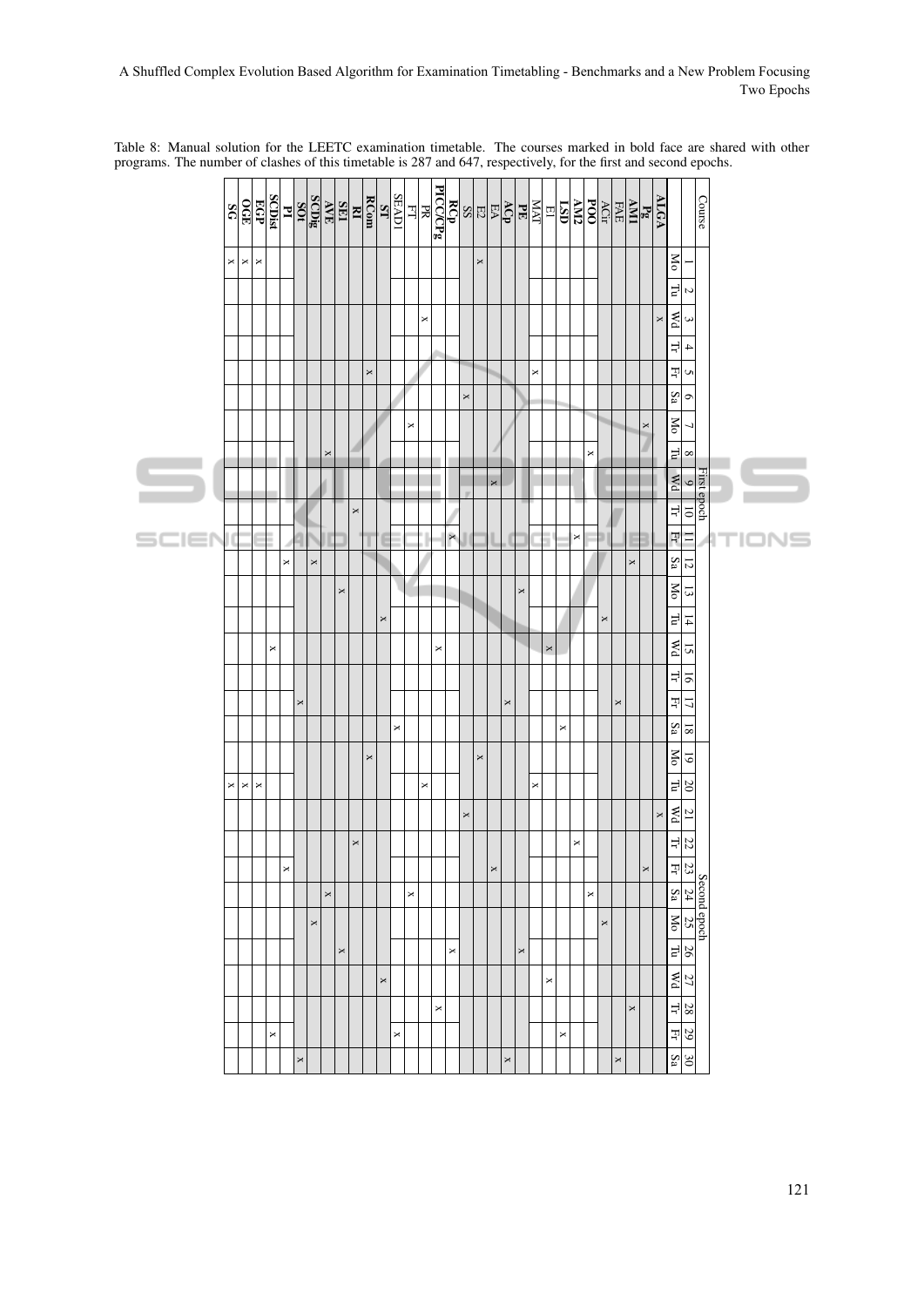Table 9: Automatic solution for the LEETC examination timetable. The courses marked in bold face are shared with other programs. The number of clashes of this timetable is 218 and 632, respectively, for the first and second epochs. As can be observed, all first epoch examinations respect the minimum distance  $(L_{min} = 10)$  to the corresponding exam time slot in the second epoch.

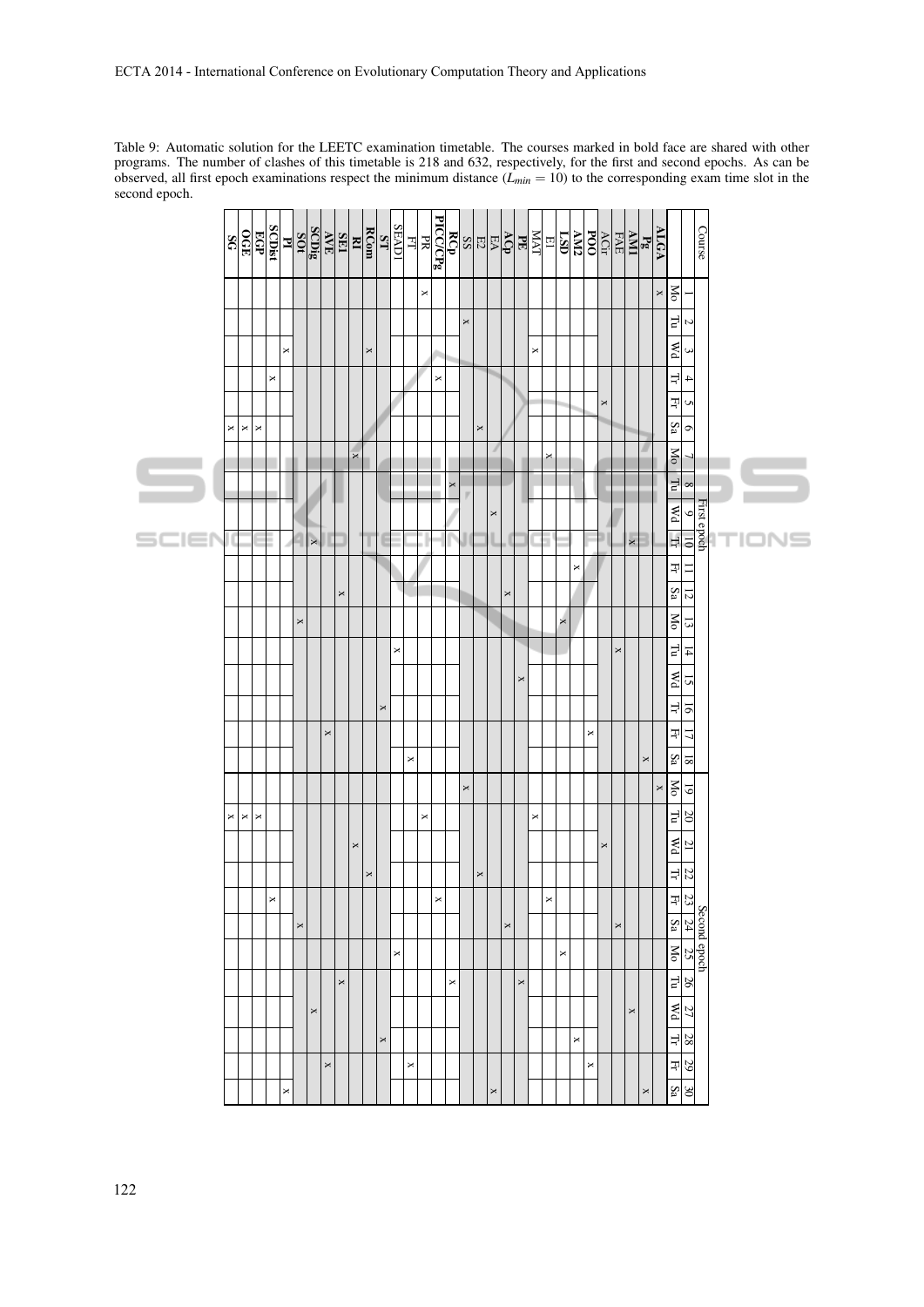| Timetable       | Manual sol. |         | Automatic sol. |         |         |         |
|-----------------|-------------|---------|----------------|---------|---------|---------|
|                 |             |         | Run 1          |         | Run 2   |         |
|                 | 1st ep.     | 2nd ep. | 1st ep.        | 2nd ep. | 1st ep. | 2nd ep. |
| <b>LEETC</b>    | 287         | 647     | 218            | 632     | 261     | 550     |
| <b>LEIC</b>     | 197         | 442     | 153            | 480     | 227     | 418     |
| <b>LERCM</b>    | 114         | 208     | 83             | 249     | 123     | 195     |
| <b>MEIC</b>     | 33          | 63      | 18             | 86      | 15      | 66      |
| <b>MEET</b>     | 50          | 144     | 20             | 165     | 36      | 124     |
| <b>Combined</b> | 549         | 1163    | 399            | 1129    | 511     | 1060    |
| Sum             | 1712        |         | 1528           |         | 1571    |         |
|                 |             |         |                |         |         |         |

Table 10: DEETC's program number of clashes for the manual and automatic two-epoch solutions.

## **REFERENCES**

- Abdullah, S. and Alzaqebah, M. (2013). A hybrid selfadaptive bees algorithm for examination timetabling problems. *Appl. Soft Comput.*, 13(8):3608–3620.
- Abdullah, S., Turabieh, H., and McCollum, B. (2009). A hybridization of electromagnetic-like mechanism and great deluge for examination timetabling problems. In Blesa, M. J., Blum, C., Gaspero, L. D., Roli, A., Sampels, M., and Schaerf, A., editors, *Hybrid Metaheuristics*, volume 5818 of *Lecture Notes in Computer Science*, pages 60–72. Springer.
- Abdullah, S., Turabieh, H., McCollum, B., and McMullan, P. (2010). A tabu-based memetic approach for examination timetabling problems. In Yu, J., Greco, S., Lingras, P., Wang, G., and Skowron, A., editors, *RSKT*, volume 6401 of *Lecture Notes in Computer Science*, pages 574–581. Springer.
- Alba, E. and Dorronsoro, B. (2008). *Cellular Genetic Algorithms*. Springer Publishing Company, Incorporated, 1st edition.
- Alzaqebah, M. and Abdullah, S. (2014). An adaptive artificial bee colony and late-acceptance hill-climbing algorithm for examination timetabling. *J. Scheduling*, 17(3):249–262.
- Burke, E., Bykov, Y., Newall, J., and Petrovic, S. (2004). A time-predefined local search approach to exam timetabling problems. *IIE Transactions*, 36(6):509– 528.
- Burke, E., Eckersley, A., McCollum, B., Petrovic, S., and Qu, R. (2010). Hybrid variable neighbourhood approaches to university exam timetabling. *European Journal of Operational Research*, 206(1):46 – 53.
- Burke, E. and Newall, J. (2004). Solving examination timetabling problems through adaption of heuristic orderings. *Annals of Operations Research*, 129(1- 4):107–134.
- Burke, E. K. and Bykov, Y. (2006). Solving Exam Timetabling Problems with the Flex-Deluge Algorithm. In *Proceedings of the Sixth International Con-*

*ference on the Practice and Theory of Automated Timetabling*, pages 370–372. ISBN: 80-210-3726-1.

- Burke, E. K. and Bykov, Y. (2008). A late acceptance strategy in Hill-Climbing for exam timetabling problems. In *PATAT '08 Proceedings of the 7th International Conference on the Practice and Theory of Automated Timetabling*.
- Burke, E. K., McCollum, B., McMullan, P., and Parkes, A. J. (2008). Multi-objective aspects of the examination timetabling competition track. *Proceedings of PATAT 2008*.
- Burke, E. K. and Newall, J. P. (2002). Enhancing timetable solutions with local search methods. In Burke, E. K. and Causmaecker, P. D., editors, *PATAT*, volume 2740 of *Lecture Notes in Computer Science*, pages 195– 206. Springer.
- Carter, M., Laporte, G., and Lee, S. Y. (1996). Examination Timetabling: Algorithmic Strategies and Applications. *Journal of the Operational Research Society*, 47(3):373–383.
- Chu, S.-C., Chen, Y.-T., and Ho, J.-H. (2006). Timetable scheduling using particle swarm optimization. In *Proceedings of the First International Conference on Innovative Computing, Information and Control - Volume 3*, ICICIC '06, pages 324–327, Washington, DC, USA. IEEE Computer Society.
- Demeester, P., Bilgin, B., Causmaecker, P. D., and Berghe, G. V. (2012). A hyperheuristic approach to examination timetabling problems: benchmarks and a new problem from practice. *J. Scheduling*, 15(1):83–103.
- Dowsland, A. and Thompson, M. (2005). Ant colony optimization for the examination scheduling problem. *Journal of the Operational Research Society*, 56(4):426–438.
- Duan, Q., Gupta, V., and Sorooshian, S. (1993). Shuffled complex evolution approach for effective and efficient global minimization. *Journal of Optimization Theory and Applications*, 76(3):501–521.
- Dueck, G. (1993). New optimization heuristics: The great deluge algorithm and the record-to-record travel. *Journal of Computational Physics*, 104(1):86 – 92.